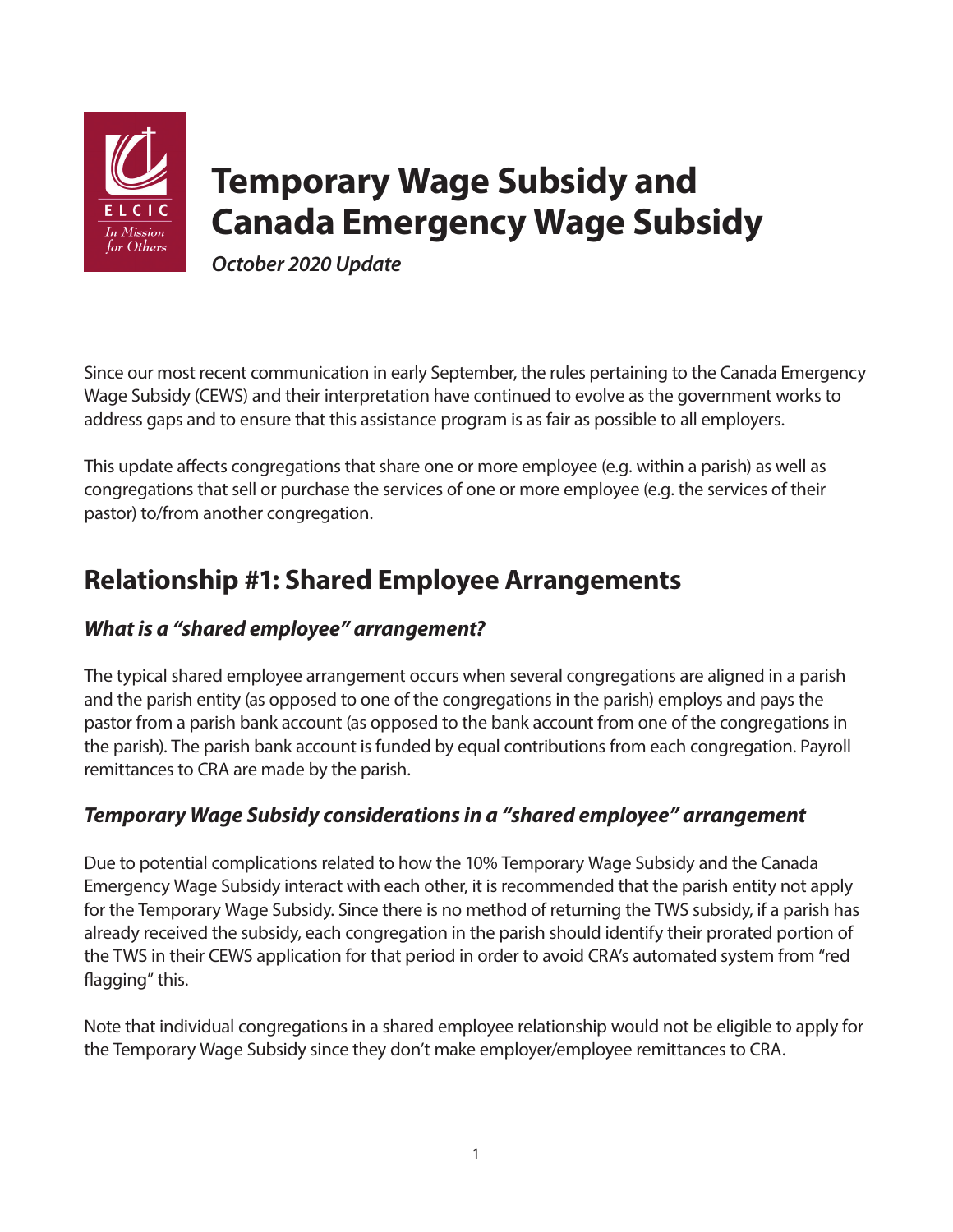#### *Canada Emergency Wage Subsidy considerations in a "shared employee" arrangement*

Each congregation in a "shared employee" arrangement should apply on its own for each CEWS period, to the extent that the congregation satisfies the applicable CEWS revenue test for that period. Before applying, each congregation must first apply for a payroll # with CRA. (Note that due to changes in the rules, subsidies can be backdated to Period #1, even if the congregation didn't have an RP# at that time

Each congregation in a "shared employee" arrangement may claim its proportionate share of the shared employee's compensation, subject to the overall maximum of \$847 per employee, provided that each congregation in the relationship is at arm's length from the other congregations. In the case of the congregation not being at arm's length from the other congregations, the maximum of \$847 per employee must be shared on a proportionate basis between the congregations. (For example, two congregations sharing a pastor on a 50/50 basis would each be entitled to 50% of the \$847 maximum).

#### *Considerations when determining if a congregation is at arm's length from another congregation*

If the only common activities in congregations that are involved in a parish arrangement relate to sharing an employee (e.g. pastor), then the congregations would likely be considered to be at arm's length from each other.

"Interconnectedness" implies a not at arm's length relationship. Examples of situations where two or more congregations in a parish arrangement would likely be considered to not be at arm's length from each other include:

- Congregations that share a common building
- Congregations that have a common board (e.g. a parish council consisting of representatives from each congregation)

## **Relationship #2: Selling/Purchasing employee services to/from another congregation**

#### *What is a "selling/purchasing" employee services arrangement?*

Typically, a "selling/purchasing" employee services arrangement would occur in the following types of situations:

- 1. Under the terms of a "Shared Services and Secondment Agreement" between two or more congregations, whereby the employing congregation agrees to sell a portion of one or more of its employee's services (e.g. pastoral services) to one or more other congregations. There is a clear understanding that the congregation selling services holds the employment contract with the service provider (e.g. pastor).
- 2. In a parish alignment where one of the congregations in the parish is the employer (e.g. of the pastor) and other congregations in the parish reimburse the employing congregation for a portion of the employee's services.
- 3. In a parish alignment where an employee (and employee costs) are not shared equally between each congregation.